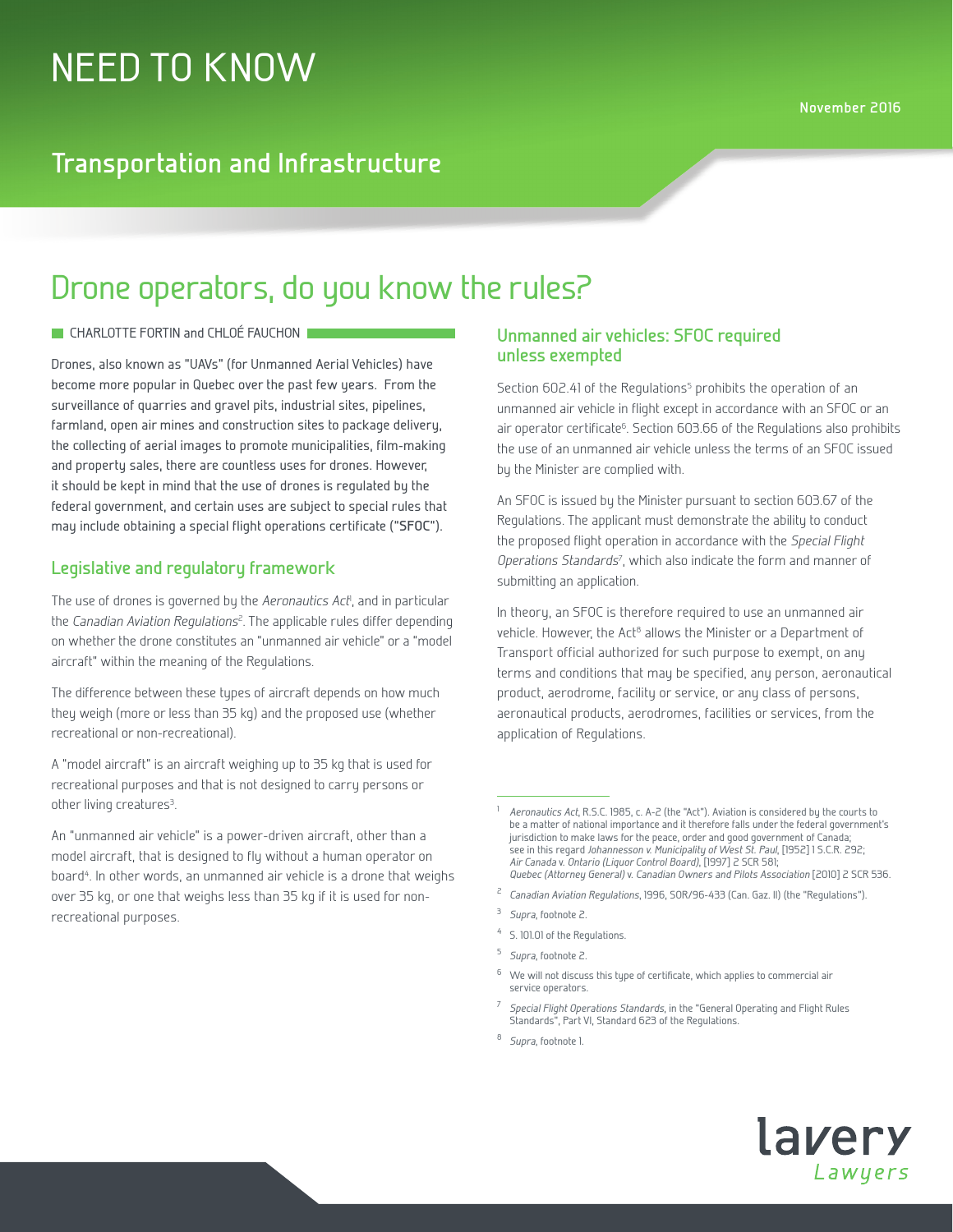Two exemptions are currently available for individuals operating unmanned air vehicles for non-recreational purposes.

The first exemption covers the use of drones with a take-off weight of more than 2 kg but less than 25 kg, subject to compliance with several conditions, including the following:

- **General conditions:** have at least \$100,000 of civil liability insurance and at least \$100,000 of insurance covering the operation of a UAV, not operate a UAV within eight hours after consuming an alcoholic beverage, not operate a UAV if the pilot is likely to suffer from fatigue making him unfit to properly perform his duties, make operational and emergency equipment available to the flight crew, etc.
- **Flight conditions:** be able to see the UAV directly, not fly the UAV at an altitude of more than 300 feet, not fly in Class G airspace<sup>9</sup>, only operate the UAV from a single control station, not conduct a take-off if the UAV has frost, ice or snow on its critical surfaces, not operate a UAV over a built-up area or open-air assembly of persons, maintain unassisted visual contact with the UAV to be aware of its position and able to visually scan the airspace in which it is being used in order to identify and avoid air traffic or objects, etc.
- **Conditions related to the crew (pilot):** have successfully completed a ground training program for pilots and be trained on the UAV system and qualified for the area and type of flight, etc.

The second exemption applies to drones weighing less than 2 kg that are used for non-recreational purposes, which involve similar conditions to the first exemption, although they are fewer in number. If these conditions are not met, an SFOC must be obtained, just as for the use of drones weighing more than 35 kg for recreational purposes.

### **Model aircraft: safety first**

The use of a "model aircraft" (a drone weighing less than 35 kg used for recreational purposes) does not require a specific permit. However, such an aircraft must be flown safely. Section 602.45 of the Regulations prohibits any person from flying a model aircraft into a cloud or in a manner that is or is likely to be hazardous to aviation safety.

In the absence of a definition in the Regulations of what constitutes the "safe" use of a model aircraft, Transport Canada has published a circular to inform operators of model aircraft and unmanned air vehicles of the general guidelines and safety practices. In the circular, Transport Canada recommends for example that certain safety considerations be followed, such as not using a drone:

- ▶ within 9 km of an aerodrome (ex. an airport);
- vithin 150 m of people, animals, buildings, structures or vehicles;
- in populated areas or over a crowd, such as during sporting events, concerts, festivals or fireworks;
- near moving vehicles, highways, bridges, busy streets or any other place where drivers could be endangered or distracted;
- in restricted airspace (over military bases, prisons or forest fire areas), etc.<sup>10</sup>

#### **Penalties for not following the rules**

A person operating a flight without an SFOC when one is required is liable to a fine of up to \$5,000 for an individual and \$25,000 for a corporation, and a person who fails to comply with the conditions of an SFOC is liable to a fine of up to \$3,000 for an individual and \$15,000 for a corporation<sup>11</sup>.

The *Criminal Code<sup>12</sup>* also creates an offence for the unsafe operation of an aircraft that endangers the safety of other aircrafts,<sup>13</sup> which could lead to a fine or imprisonment for life.

<sup>9</sup> Section 601.02 (1) of the Regulations states that "Class G" is uncontrolled airspace.

<sup>10</sup> *General Safety Practices*, in "Model Aircraft and Unmanned Air Vehicle Systems", 2014, Advisory Circular (AC) No. 600-002.

 $\textsuperscript{11}$  Section 103.08 (1) and (2).

<sup>12</sup> R.S.C. 1986, c. C-46.

<sup>13</sup> For example, section 77 of the *Criminal Code*, *supra*, footnote 12.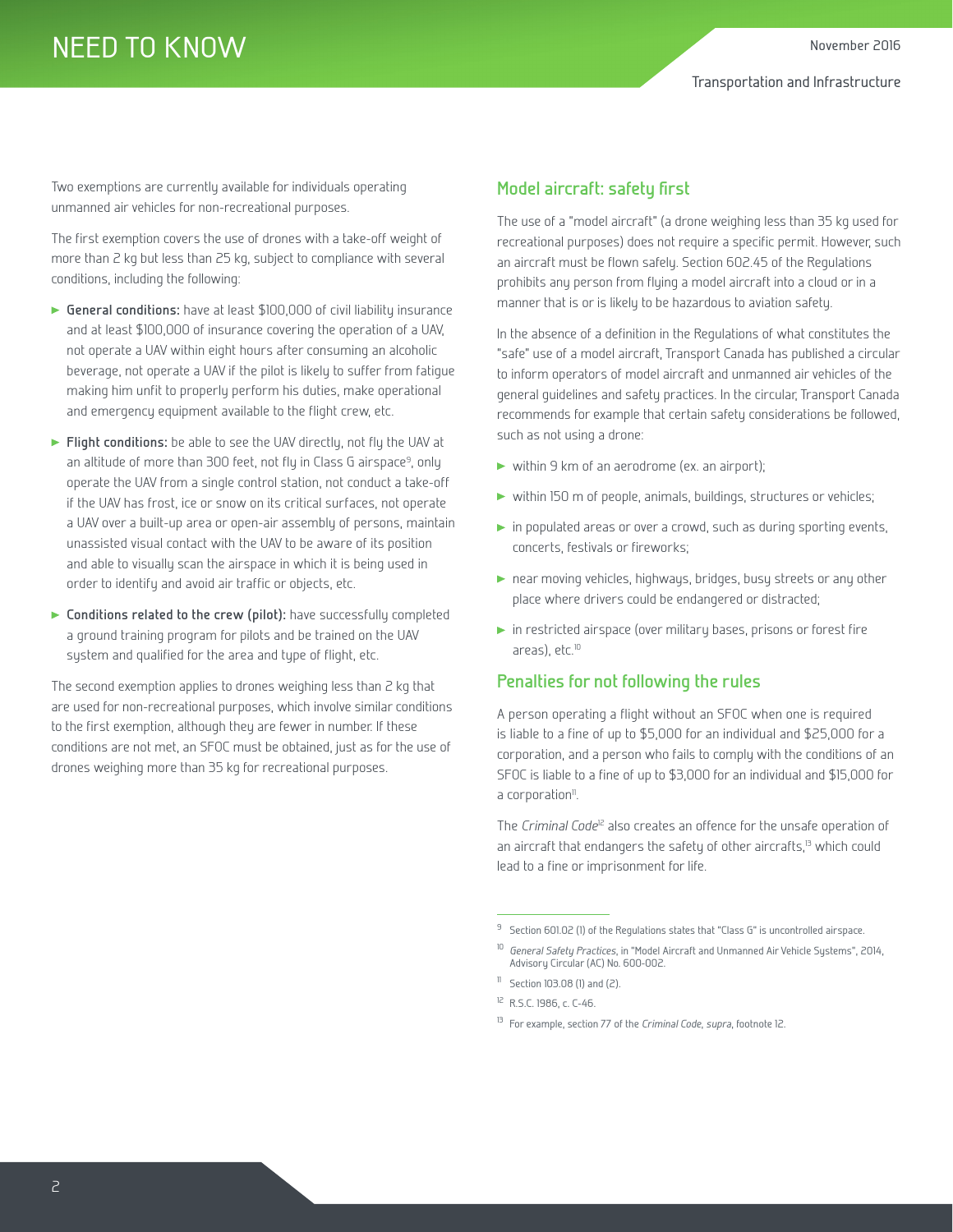# NEED TO KNOW

Compliance with the Regulations does not release the drone operator from complying with applicable provincial (and municipal)<sup>14</sup> or federal<sup>15</sup> regulations.

In conclusion, note that an SFOC is required in the following cases:

- The aircraft weighs more than 35 kg, regardless of the proposed use;
- The aircraft weighs less than 35 kg and the proposed use is nonrecreational.

Where an aircraft weighing less than 25 kg is used for non-recreational purposes, the operator may be exempt from the requirement of obtaining an SFOC provided he meets several conditions. If the operator cannot comply with the conditions to be met for any of the applicable exemptions, he will have no choice but to apply for an SFOC.

Lastly, no permit is required to use a drone weighing 35 kg or less for recreational purposes, although the drone must be operated safely.

Since the current exemptions will expire on December 21, 2016, the rules could change.

- **CHARLOTTE FORTIN** 418 688-5000 cfortin@lavery.ca
- **CHLOÉ FAUCHON** 418 266-3069 cfauchon@lavery.ca

#### **YOU CAN CONTACT THE MEMBERS OF THE TRANSPORTATION AND INFRASTRUCTURE GROUP WITH ANY QUESTIONS CONCERNING THIS NEWSLETTER.**

| PIERRE BEAUDOIN          | pbeaudoin@lavery.ca     | 418 266-3068 |
|--------------------------|-------------------------|--------------|
| JÉRÔME BÉLANGER          | jbelanger@lavery.ca     | 514 877-3012 |
| LOUIS CHARETTE           | Icharette@lavery.ca     | 514 877-2946 |
| JEAN-SÉBASTIEN DESROCHES | jsdesroches@lavery.ca   | 514 878-5695 |
| ALEXANDRA DUBÉ-LORRAIN   | adube-lorrain@lavery.ca | 514 877-3063 |
| <b>CHARLOTTE FORTIN</b>  | cfortin@lavery.ca       | 418 688-5000 |
| NICOLAS GAGNON           | ngagnon@lavery.ca       | 514 877-3046 |
| MARTIN PICHETTE          | mpichette@lavery.ca     | 514 877-3032 |
| YVES ROCHELEAU           | urocheleau@lavery.ca    | 819 373-6948 |
| ANDRÉ VAUTOUR            | avautour@lavery.ca      | 514 878-5595 |

<sup>14</sup> For example, section 85 of the *Municipal Powers Act*, CQLR, c. C-47.1 (which allows municipalities to adopt a by-law to ensure peace, order, good government and the general welfare of its citizens) could give municipalities the authority to regulate drones. Would such a regulation be constitutional? According to the jurisprudence, the federal government's jurisdiction over aviation is exclusive, which means, according to the doctrine of interjurisdictional immunity, that a province would not have the authority to regulate or prohibit the use of drones. However, if the effect of a valid provincial statute (adopted in accordance with a matter of provincial jurisdiction) is to govern the use of drones, the question is whether the courts would apply the doctrine of federal paramountcy, allowing the provincial legislation to apply concurrently in the absence of an actual conflict.

<sup>15</sup> See, among other things, the *Canadian Charter of Rights and Freedoms*, S.C. 1982, c. 11 (U.K.); the *Criminal Code*, R.S.C. 1986, c. C-46.; the *Environment Quality Act*, CQLR 1978, c. Q-2; the *Privacy Act*, R.S.C. 1985, c. P-21; the *Personal Information Protection and Electronic Documents Act*, S.C. 2000, c. 5; the *Radiocommunication Act*, R.S.C. 1985, c. R-2; the *Transportation of Dangerous Goods Act*, S.C. 1992, c. 34 and the *National Parks of Canada Aircraft Access Regulations*, 1997, SOR/97-150 (Can. Gaz. II).